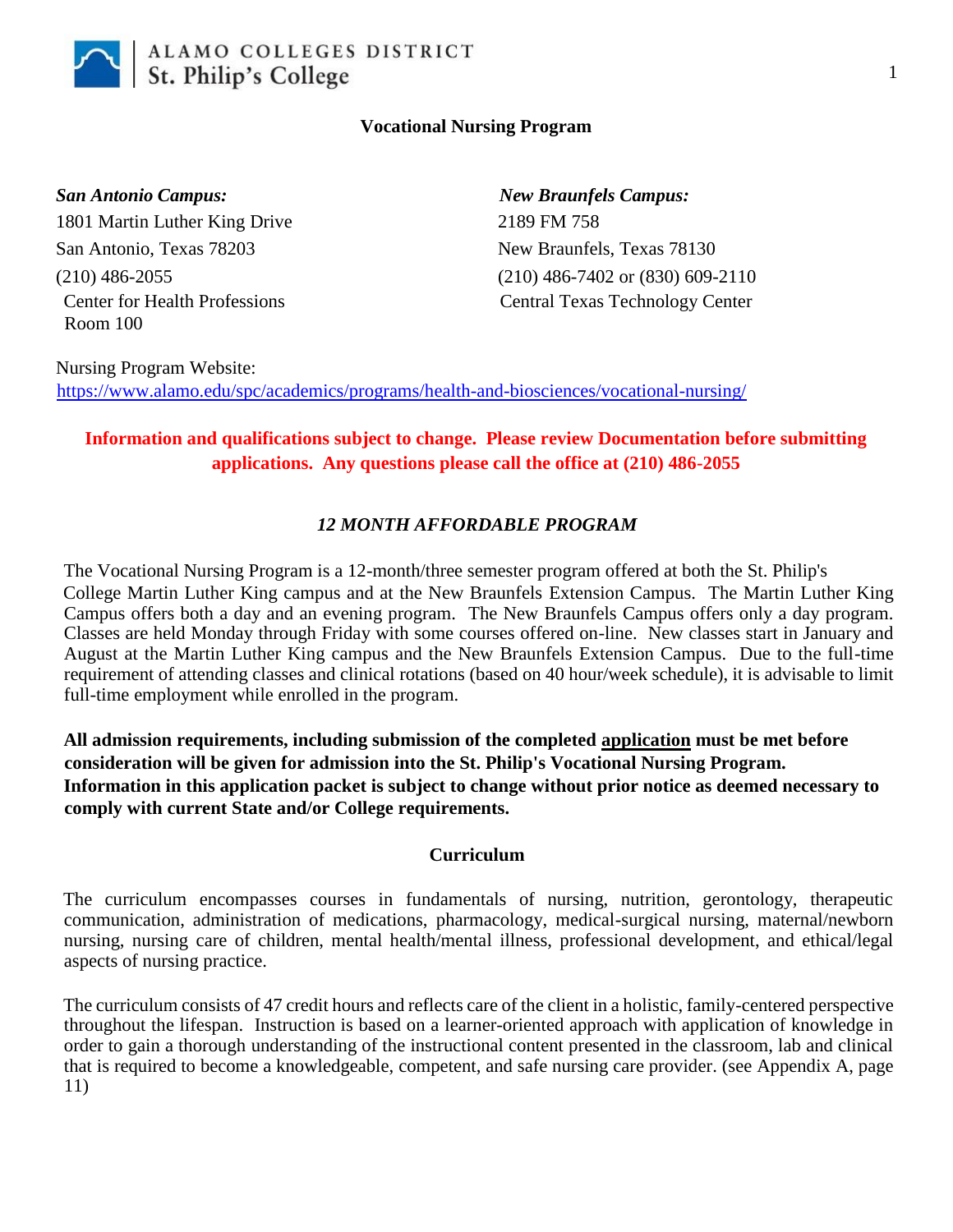#### **Clinical**

#### **Requirements**

In order to fulfill the clinical requirements, students are required to attend clinical rotations in San Antonio and its surrounding areas to include but not limited to New Braunfels, Seguin and San Marcos in a variety of public and private health care settings. **Transportation to and from hospitals and other assigned medical facilities is the responsibility of the student.** *Students should be prepared to travel to any facility deemed appropriate to meet course objectives*

# **Expected Outcomes**

Upon successful completion of the program, graduates are prepared to demonstrate **the Differentiated Essential Competencies (DECs) of Graduates of Texas Nursing Programs under four main nursing roles**:

#### **1. Member of the Profession**

- a. Function within the nurse's legal scope of practice and in accordance with the regulation and the policies and procedures of the employing healthcare institution or practice setting.
- b. Assume responsibility and accountability for the quality of nursing care provided to patients and their families.
- c. Contribute to activities that promote the development and practice of vocational nursing.
- d. Demonstrate responsibility of continued competence in nursing practice, and develop insight through reflection, self-analysis, self-care, and lifelong learning.

# **2. Provider of Patient-Centered Care**

- a. Use clinical reasoning and knowledge based on the vocational nursing program of study and established evidence-based practice as the basis decision-making in nursing practice.
- b. Assist in determining the physical and mental health status, needs, and preferences influenced by culture, spirituality, ethnicity, identity and socially diverse patients and their families, and interpreting health-related data based on knowledge derived from the vocational nursing program of study.
- c. Report data to assist in the identification of problems and formulation of goals/outcomes and patient-centered plans of care in collaboration with patients, their families, and the interdisciplinary health care team.
- d. Provide safe, compassionate, basic nursing care to assigned patients with predictable health care needs through a supervised, directed scope of practice.
- e. Implement aspects of the plan of care within legal, ethical, and regulatory parameters and in consideration of patient factors.
- f. Identify and report alterations in patient responses to therapeutic interventions in comparison to expected outcomes.
- g. Implement teaching plans for patients and their families with common health problems and well-defined health learning needs.
- h. Assist in the coordination of human, information, and physical resources in providing care for assigned patients and their families.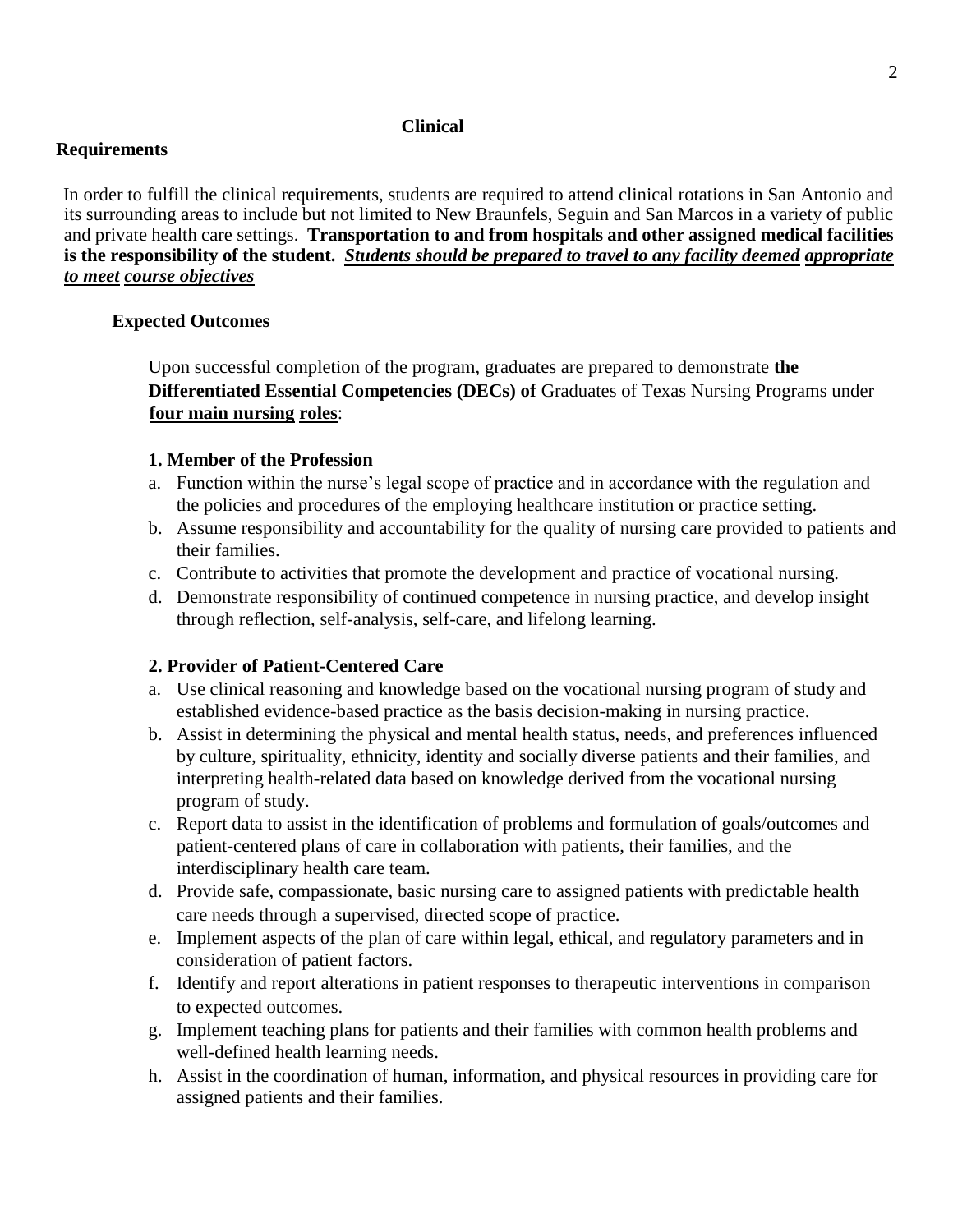# **3. Patient Safety Advocate**

- a. Demonstrate knowledge of the Texas Nursing Practice Act and the Texas Board of Nursing Rules that emphasize safety, as well as all federal, state, and local government and accreditation organization safety requirements and standards.
- b. Implement measures to promote quality and a safe environment for patients, self, and others
- c. Assist in the formulation of goals and outcomes to reduce patient risks.
- d. Obtain instruction, supervision, or training as needed when implementing nursing procedures or practices.
- e. Comply with mandatory reporting requirements of the Texas Nursing Practice Act.
- f. Accept and make assignments that take into consideration patient safety and organizational policy.

# **4. Member of the Health Care Team**

- a. Communicate and collaborate in a timely manner with patients, their families and the interdisciplinary health care team to assist in the planning, delivery, and coordination of patientcentered care to assigned patients.
- b. Participate as an advocate in activities that focus on improving the health care of patients and their families.
- c. Participate in the identification of patient needs for referral to resources that facilitate continuity of care, and ensure confidentiality.
- d. Communicate patient data using technology to support decision-making to improve patient care.
- e. Assign nursing activities to LVN's or unlicensed personnel based upon an analysis of patient or work place need.
- f. Supervise nursing care by others for whom the nurse is responsible.
- g. Assist health care teams during local or global health emergencies or pandemics to promote health and safety and prevent disease.

Graduates are prepared to:

- Demonstrate responsibility for continued competence in nursing practice, and develop insight through reflection, self-analysis, self-care, and lifelong learning.
- Provide safe, compassionate, basic nursing care to assigned patients with predictable health care needs through a supervised, directed scope of practice.
- Implement aspects of the plan of care within legal, ethical, and regulatory parameters and in consideration of patient factors.
- Implement measures to promote quality and a safe environment for patients, self, and others.
- Communicate and collaborate with patients, their families, and the interdisciplinary health care team to assist in the planning, delivery, and coordination of patient-centered care to assigned patients.
- Demonstrate knowledge of the Texas Nursing Practice Act and the Texas Board of Nursing Rules that emphasize safety, as well as all federal, state, and local government and accreditation organization safety requirements and standards.

Upon successful completion of the program, and meeting Texas Board of Nursing requirements, Vocational Nursing graduates are issued a temporary license from the Texas Board of Nursing permitting them to seek employment as a Graduate Vocational Nurse (GVN) until successful completion of the National Council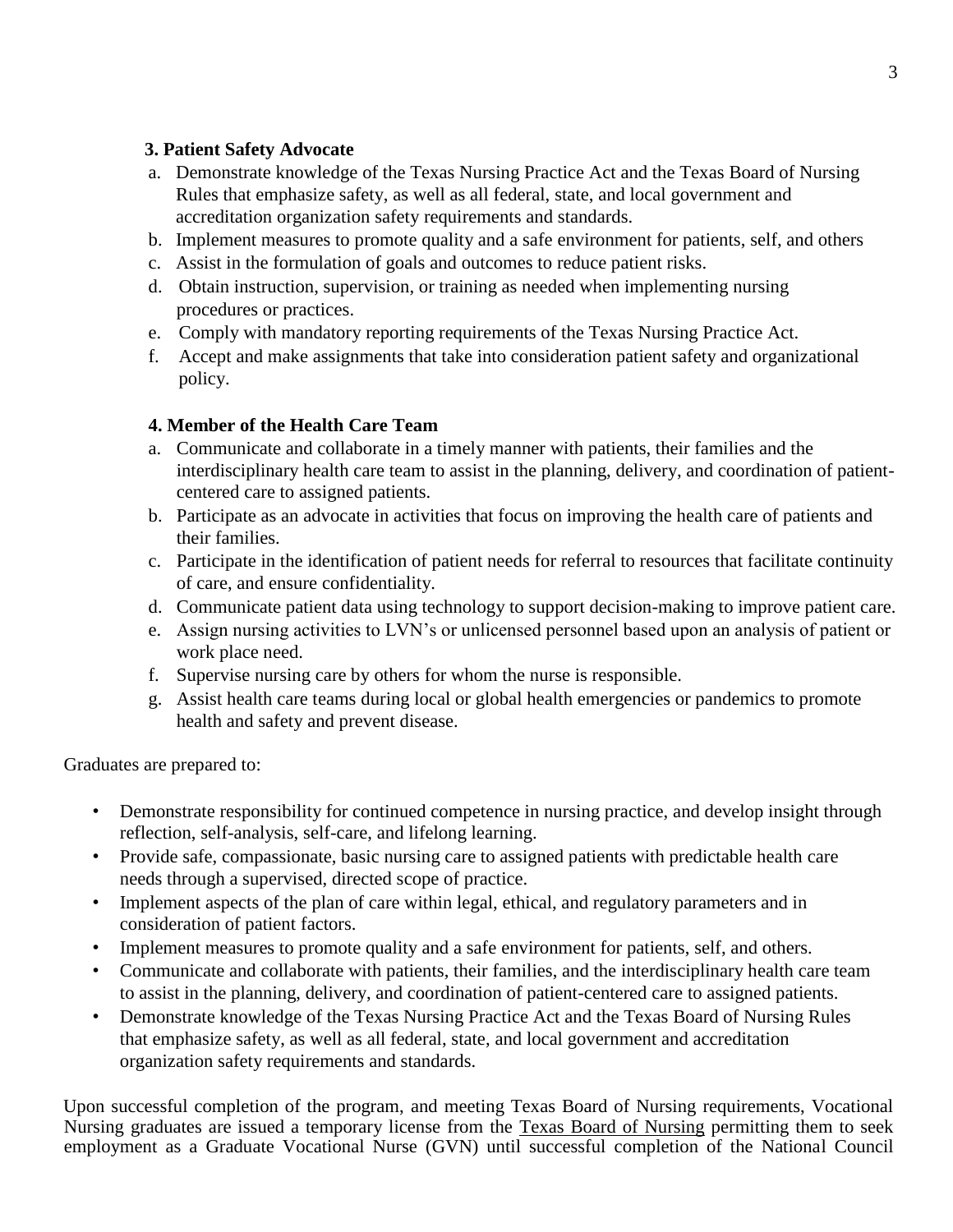Licensure Examination for Practical/Vocational Nurses (NCLEX- PN). Students successfully completing the first semester of the 12-month Vocational Nursing Program may apply and test for Certification as Nurse's Aide and upon successful completion of the second semester, students may apply to test for Certification as a Medication Aide through the **Department of Aging and Disability Services.**

o US dept. of labor statistics on occupational demand and average/median pay range. **May 2020 Median Pay for LVN \$48,380 per year; \$23.26/hour.** #of jobs as of **May 2020= held 728,900 largest employers Nursing and residential care facilities.** Job outlook for 2020-28 Employment of licensed practical and licensed vocational nurses is **projected to grow 9% from 2020 to 2029, much faster than the average for all occupations.** As the baby-boom population ages, the overall need for healthcare services is expected to increase. LPNs and LVNs will be needed in residential care facilities and in-home health environments to care for older patients.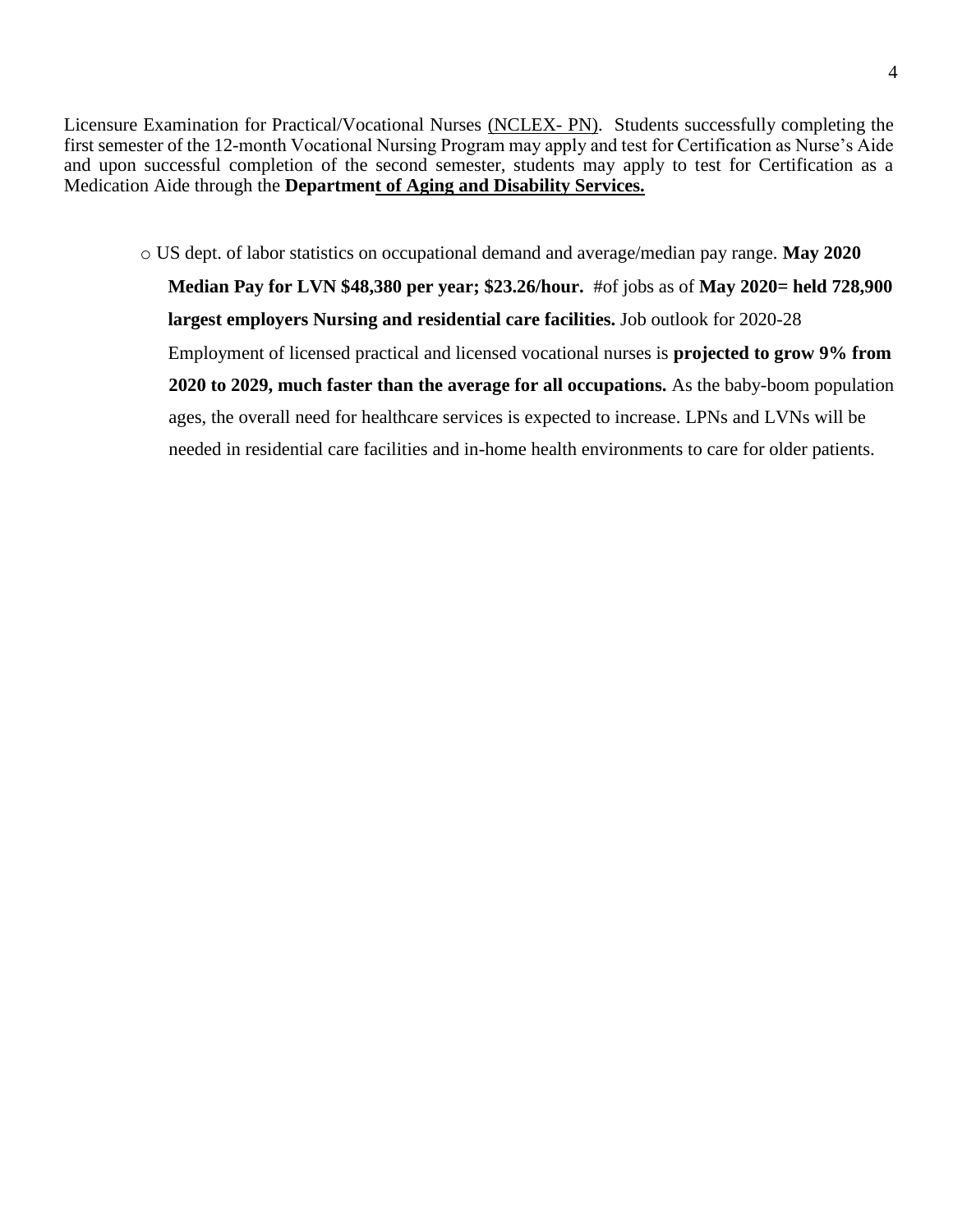#### **Admission Requirements / Application Process**

The requirements for admission into the St. Philip's College Vocational Nursing Program are in accordance with the Alamo Colleges admission policies, admission policies of the Vocational Nursing program and policies specified by the Texas Board of Nursing (BON).

1. *The apply Texas application is for admission to the college, not for admission to the nursing program. You will have to complete a separate application for the nursing program.* Complete and submit the admission application to Alamo Colleges: <http://www.alamo.edu/AlamoENROLL/> [Cl](http://www.alamo.edu/AlamoENROLL/)ick on the appropriate type of student you will be. You will then receive a series of e-mails with directions on how to log-in to your Alamo Colleges Education Services (ACES) account to view the "Start Here" Tab for next steps and required GO FAARR and TEST PREP modules if requested.

The St. Philip's College school code is 003608.

Admission to St. Philip's College is required before you can apply to the Vocational Nursing Program.

- 2. After completing number 1 above, download and print the application from the nursing department website. <https://www.alamo.edu/spc/academics/programs/health-and-biosciences/vocational-nursing/>
- 3. Complete the application packet. The completed application packet and required documents must be placed in a 9 x 12 brown envelope and mailed to the St. Philip's College, Nursing Education Department to the address listed below

**St. Philip's College Vocational Nursing Program Admissions Committee Center for Health Professions Room 100 1801 Martin Luther King Dr. San Antonio Tx 78203** 

Applicants requesting admission consideration into the **New Braunfels extension campus must also mail the application directly to the Martin Luther King Main Campus at the address listed above.** 

# *Please Do Not Drop Off Applications to Either Campus.*

Applicants must have a **High School diploma or GED (must show official transcript) and be 18 years of age or older upon completion of the program.** Individuals who have completed High School requirements in a foreign country must submit an official High School Transcript translated in English. For information regarding foreign transcript evaluation, contact the International Student Services Office at (210) 486-2876. CLEP (College Level Examination Program) Credit will not be accepted. VNSG and RNSG courses are not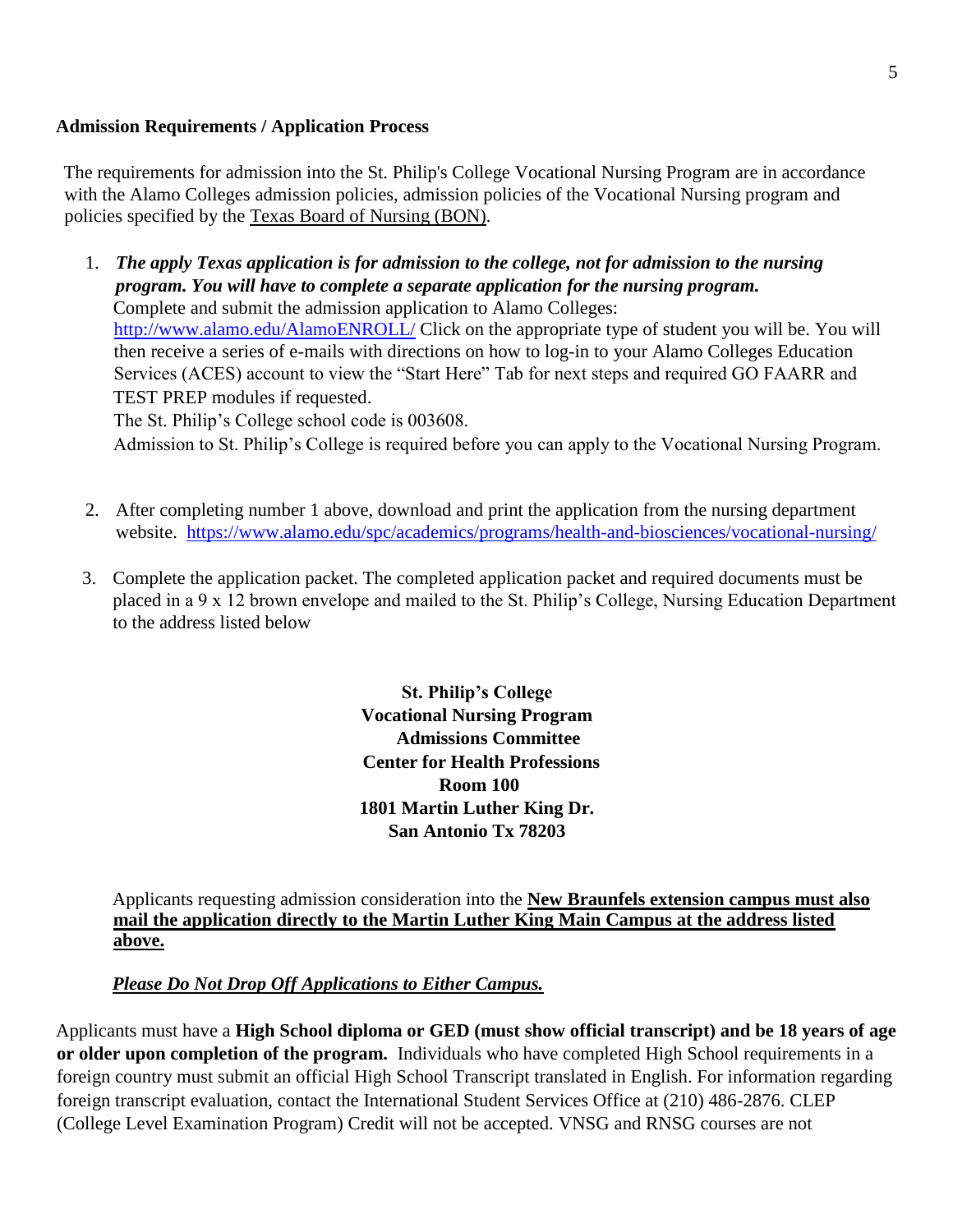transferrable. Applicants must have a minimum cumulative **GPA of 2.5,** or the equivalent of a "C" average, in all college course work and/or high school.

4. All applicants must take the **ATI TEAS PRACTICAL NURSING or ALLIED HEALTH** assessment. All applicants must be pretested (Board of Nursing Rule 214.8-c4). No exceptions to pretest requirements will be granted to applicants with previous college credit or college degrees *(Board of Nursing Rule 214.8- c4). [http://www.bon.texas.gov/rr\\_current/214-8.asp.](http://www.bon.texas.gov/rr_current/214-8.asp)* **This program only accepts the ATI TEAS (PN) PRACTICAL NURSING or ALLIED HEALTH assessment test within 1 year from date of examination. Applicants must take the ATI TEAS assessment and submit scores to St. Philip's College Vocational Nursing Program by the application deadline.** 

The Essential Academic Skills (TEAS) PN (PRACTICAL NURSING) or ALLIED HEALTH assessment is a multiple-choice assessment of basic academic knowledge in reading, essential math, basic science, and English and language usage. The objectives assessed on the ATI TEAS exam are those which nurse educators deem the most appropriate and relevant to measure entry-level skills and abilities of nursing program applicants. This allows St. Philip's College to have the pertinent information needed to make normative comparisons.

*Information on the ATI TEAS (PN) PRACTICAL NURSING or ALLIED HEALTH assessment test, how to prepare and where to take the test can be found at: https:[//www.atitesting.com/Solutions/pre](http://www.atitesting.com/Solutions/pre-program/TEAS.aspxInformation)[program/TEAS.aspxInformation on](http://www.atitesting.com/Solutions/pre-program/TEAS.aspxInformation) the ATI TEAS (PN) PRACTICAL NURSING assessment test, how to prepare and where to take the test can be found at:* <https://www.atitesting.com/teas/register>

ATI TEAS (PN) PRACTICAL NURSING Admission Examination: Overall score will be utilized as part of the admission points in a ranking system:

# **YOU MUST MEET PROFICIENT SCORE TO QUALIFY FOR ENTRY. (A SCORE OF DEVELOPMENTAL OR BASIC WILL NOT BE ACCEPTED)**

| Exemplary  | 90.7% to 100.0 % |
|------------|------------------|
| Advanced   | 78.0% to 90.0%   |
| Proficient | 58.7% to 77.3%   |

- 7. A student enrolled in the Vocational Nursing Program **MUST** be able to meet the following standards:
	- a. Use the senses of vision, hearing, speech and touch. Use of the senses enhances the nurse's abilities to accurately observe the patient.
	- b. Perform psychomotor movements that require coordination of gross and fine muscle movements and equilibrium. Good coordination is necessary for patient safety.
	- c. Communicate orally and in writing as well as demonstrate behavior that indicates sensitivity to others. Nurses are required to function in highly compassionate areas where integrity, interpersonal skills and concern for others are all desirable personal qualities.
	- d. Demonstrate stable emotional health and intellectual activities required to exercise sound judgment. The applicant must be flexible and able to adapt to change and stress.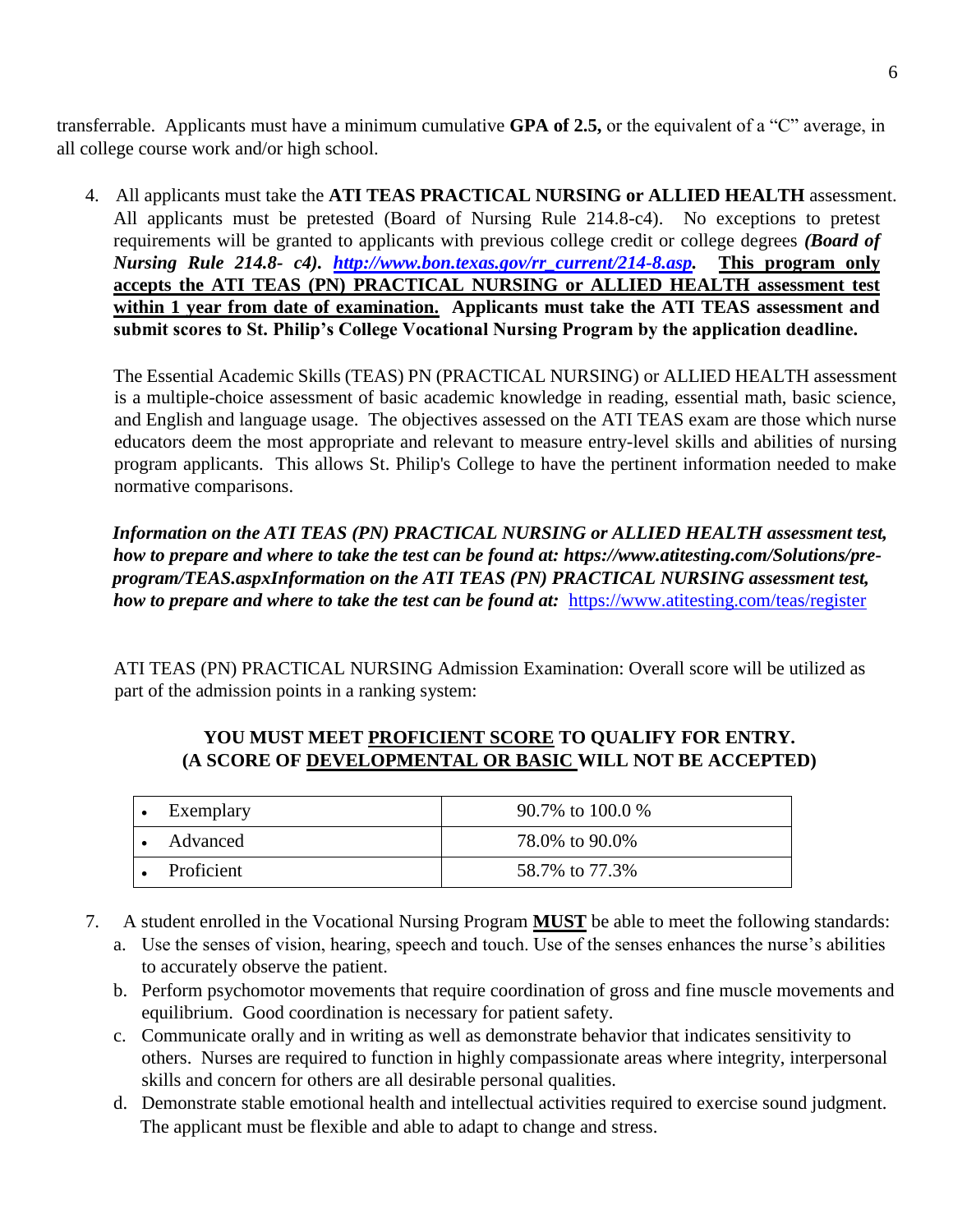- e. Demonstrate adequate decision-making and critical thinking skills.
- f. Demonstrate physical health necessary to perform strenuous activities related to patient care which includes moving and lifting **(must be able to lift or move MORE than 50 pounds),** standing, stooping, bending, and walking for prolonged periods of time.
- g. Provide nursing care to patients with all types of health problems, including communicable diseases such as tuberculosis and HIV/AIDS.
- 8. The following items must be submitted, along with the completed application, to the Vocational Nursing Program:
	- a. **Printout showing proof of TSI College Ready from your ACES account click on GPS.**
	- b. **Level/TSI complete in all three areas of math, reading, and English (obtain from campus testing center)**
	- c. **ATI TEAS (PN) Practical Nursing Test Scores not more than 1 year old**
	- d. **Official Transcripts:**

 Submit a copy of official transcripts, including high school and college. **Official transcripts are required from other college/university attended outside of Alamo Colleges. Unofficial transcript is acceptable for courses taken at Alamo Colleges**.

 If college transcript indicates name of High School attended and graduation date, it is not necessary to submit an official High School transcript.

You MUST be a High School graduate or have GED Certificate with GED scores.

- e. **Physical Examination Form** (with business card of clinic performing the exam) A Physical examination by a licensed Physician, Physician's Assistant or Nurse Practitioner must be submitted. The form is in the application packet.
- **'** f. **Immunization Record** (copy)**: All students enrolled in health-related courses, including nursing students, which will involve direct patient contact must meet the following Texas Department of State Health (DSHS) immunization requirements:** Packets must include documentation of all required immunizations.

 *The immunization record must be on 1 consolidated record from physician office, health department, or military record.* Multiple separate pages of immunization records are not accepted. **All immunizations must be complete upon submission of the application. Immunizations that are over 10 years check with your doctor. If titers are required.** 

- Tetanus (within 10 years),
- MMR (measles, mumps, rubella)  $-2$  doses
- Varicella (chickenpox)  $-2$  doses or documented evidence of disease
- Hepatitis B **COMPLETE** series of 3 vaccines **(This is a 6 month series) If Hepatitis B is more than 10 years please, ask your doctor you will need to restart the series or Heplisav B it is 2 doses .**
- Meningococcal (meningitis) required for students under age 22

 $\Box$  $\Box$ Tuberculosis Skin Test – Negative PPD or chest x-ray within the last 12 months.

Negative PPD yearly thereafter while enrolled in the program.

 -Students with a positive PPD must submit current documentation from their Medical Providers (on Health Providers Letterhead) stating that the student is negative for infective process.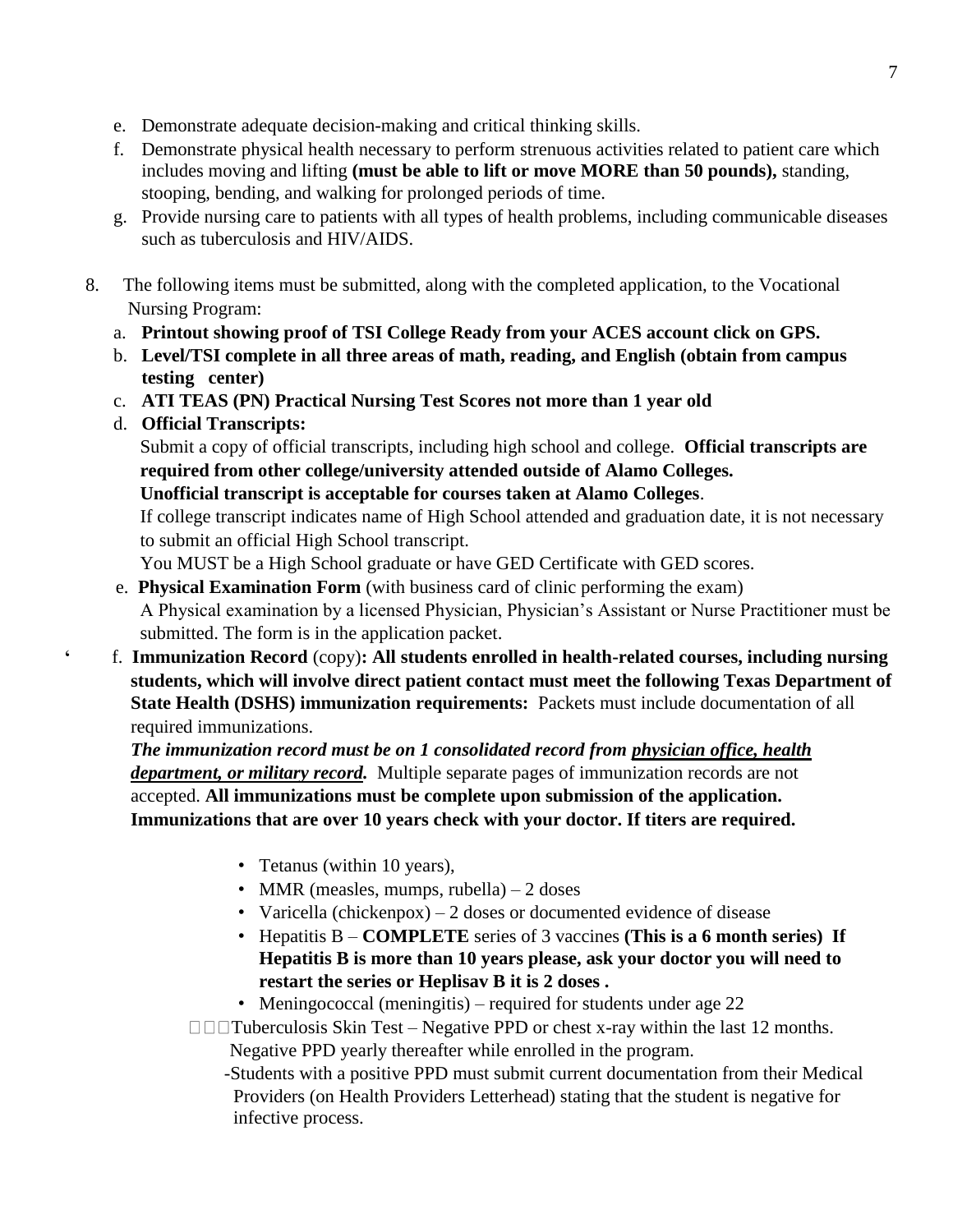- Students whose responses indicate possibility of TB infection must submit documentation of medical evaluation and treatment, if applicable. - Students with a negative PPD on admission who convert to positive while enrolled in the program must submit documentation of medical evaluation and treatment.  $\square$  Serum titers confirming immunity are accepted for Hepatitis B, MMR and Varicella  $\Box$  Flu vaccine required annually by October 1 of each year.

- g. **CPR Card** (copy)**:** Proof of current CPR certification. American Heart Association (Basic Life Support Training/BLS: **CPR & AED**) required. **American Red Cross CPR will not be accepted as well as OTHER Courses are NOT accepted. Also, CPR courses that are solely INTERNET/ONLINE will not be accepted. You may take the didactic (lecture) online BUT the hands-on portion MUST BE face to face.**
- h**. Health Insurance:** copy of card

Must show proof of health insurance for illness and injury and remain insured throughout the duration of enrollment in the Vocational Nursing Program. Student's name must be on the insurance card if student is insured as a dependent on parent/guardian/spouse insurance plan.

- i. **Reference Forms:** Three (3) references from current or past employers, supervisors, counselors, teachers (references from family and friends will not be accepted). Reference forms are included in the application packet.
- j. **Essay:** 200 word essay on why you want to become a nurse, why you chose St. Philip's College and what will contribute to your success in completing the nursing program. The essay must be typed, 12 font – Times New Roman.
- **k. Photo ID** (current driver license or passport) copy
- l. **Social Security Card** copy

#### **9. Criminal Background Check:**

Instructions for the Board of Nursing background check will be given to applicants **who receive a conditional letter of acceptance.** All applicants must pass a criminal background check completed by the Texas Board of Nursing before official acceptance into the Vocational Nursing Program is granted. Individuals who do not have a clear criminal background check must complete the Declaratory Order process with the Board of Nursing. The Declaratory Order Process permits the Board of Nursing to make decisions regarding an applicant's eligibility for licensure prior to entering or completing a nursing program.

*Please note: The Declaratory Order Process has changed. You should not file a Declaratory Order until you have received a letter from the Board of Nursing (BON) to do so. If you foresee incidents on your criminal background check you can start gathering information such as statement and court documents but DO NOT mail to the BON until they requested. This process may take from 3 months to 1 year to complete. Applicants will not be officially accepted unless a clear background check or a cleared outcome letter from the Declaratory order process is presented to the Nursing Program. [http://www.bon.texas.gov/forms\\_declaratory\\_order.asp](http://www.bon.texas.gov/forms_declaratory_order.asp)* See appendix B for questions that might be asked (page 12).

- 10. **Drug Screen:** Instructions for the drug screen will be given to applicants who receive a conditional letter of acceptance. Negative drug screen results are required for official acceptance into the Vocational Nursing Program.
- 11. Individuals will be notified of conditional acceptance into the Vocational Nursing Program via Alamo Colleges ACES student email only. Applicants must respond by the deadline date identified in the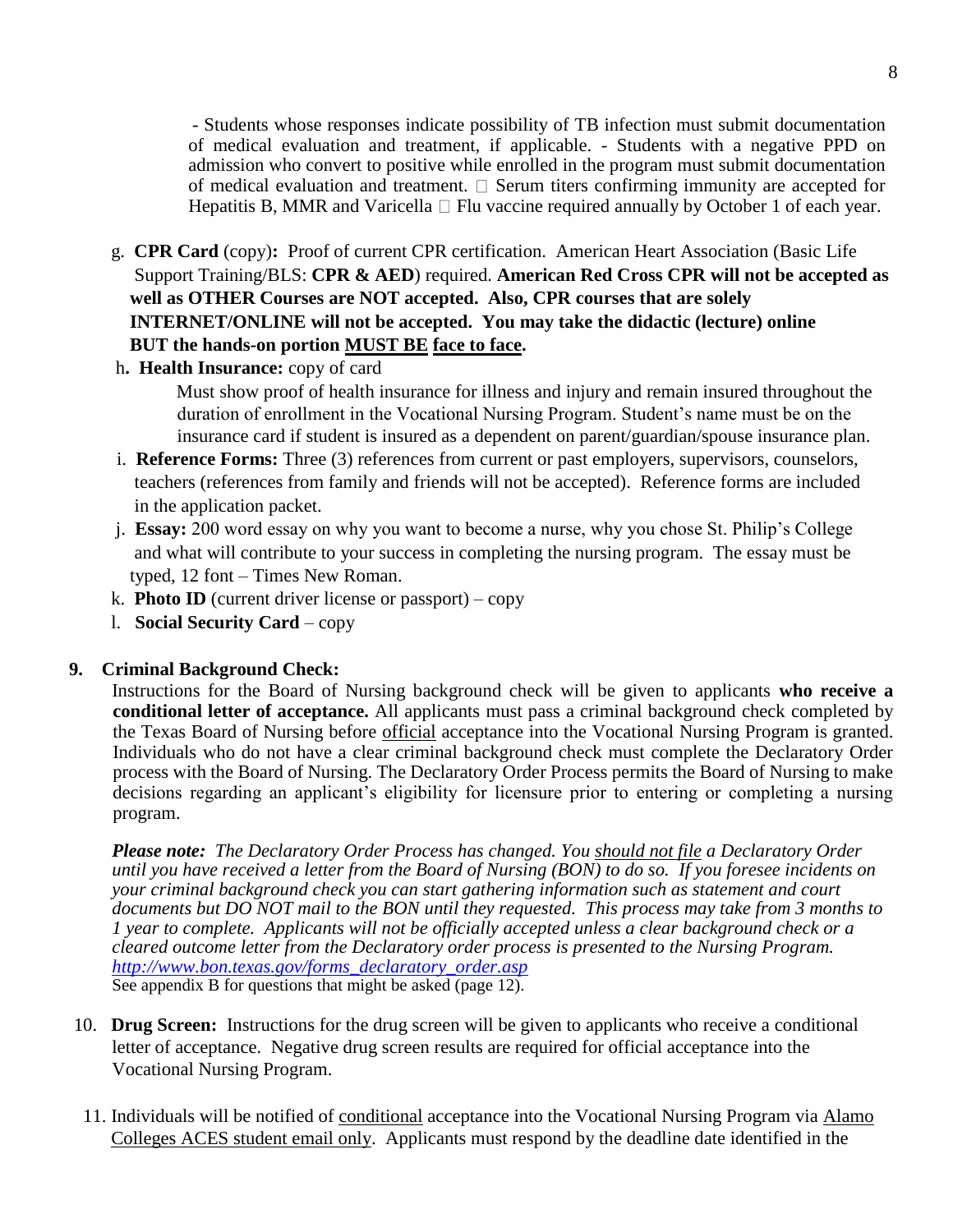notification email letter. Applicants who decline admission may re-apply at a later date and must meet all current program requirements at that time. Instructions for the criminal background check and drug screen will be provided with the conditional acceptance letter.

12. Applications and documents submitted by applicants not accepted for admission or submitted by applicants that decline admission will be destroyed after thirty (30) days unless applicant notifies the Nursing Education Department that he/she wishes to pick up the application and documents.

# 13. **Application Deadlines: Completed applications must be submitted (mailed) by:**

 **Fall 2022** Semester Deadline: *May 19, 2022* **Spring 2023** Semester Deadline: *October 20, 2022*

Admission into the Vocational Nursing Program is competitive and based upon an applicant's GPA, TEAS scores, completion of recommended courses, medically related employment history (for example CNA, EMT etc.), prior college work, reference letters and available class seats.

14. Admission decisions are emailed to all applicants' official Alamo Colleges ACES student email approximately 4-6 weeks after the application deadline.

#### **Recommendations**

 *We highly recommend and strongly encourage* completing the following courses *prior to admission:* CLEP (College Level Examination Program) Credit will not be accepted. The following recommended courses may not be older than 5 years. VNSG and RNSG courses are not transferrable.

o Anatomy & Physiology I & II (BIOL 2401 and BIOL2402) or BIOL 2404 o Nutrition (one of the following: BIOL1322, BIOL 1323 and FDNS 1305 o PSYC 2314 Developmental Psychology across the Lifespan o HITT 1305 Medical Terminology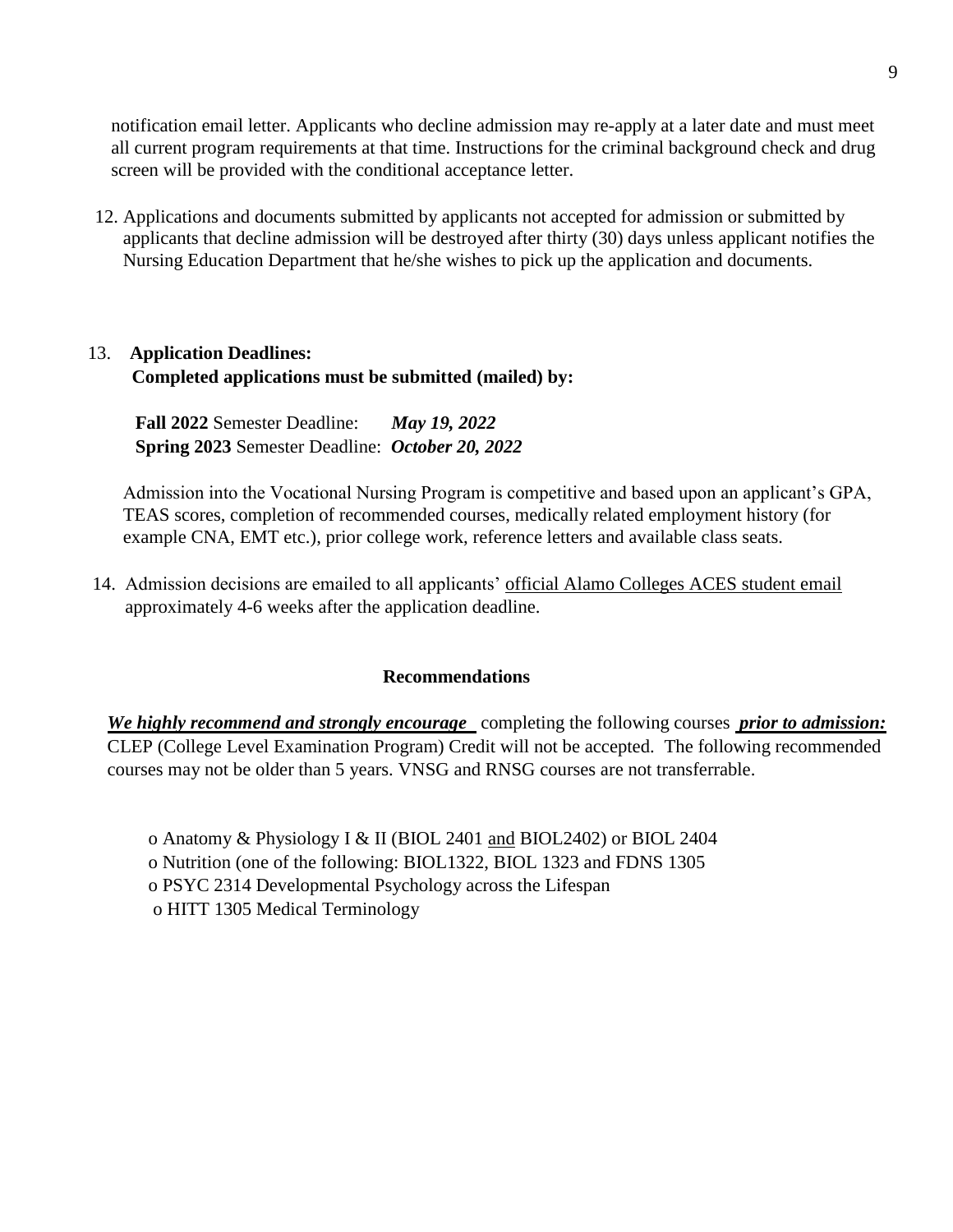# *Estimated* Cost for the VN Program and **Subject to change\***

**Starting in January, 2019 Alamo College District students will pay an additional \$13 per credit hour for tuition.** 

| A.             | <i>*Tuition cost (Bexar County resident)</i><br>Divided into 3 semesters          | <b>Total Approximate</b><br>\$6,000.00 | Out of District:<br>\$12,500.00 |
|----------------|-----------------------------------------------------------------------------------|----------------------------------------|---------------------------------|
| <b>B.</b>      | \$200.00<br>*NCLEX -PN Fee<br>\$200.00<br><b>BON Licensure Fee</b>                | \$100.00                               | \$100.00                        |
| $\mathbf{C}$ . | Special Tuition \$1600.00/ semester \$4800.00                                     | \$4800.00                              |                                 |
| D.             | ATI (Assessment Technology Institute)<br>NCLEX-PN prep course books and materials | $$1,700.00 + tax$                      | $$1,700.00 + tax$               |
|                | $Total =$                                                                         | \$12,800.00                            | \$19,300.00                     |

#### **Above costs are estimates only.**

**\*These fees do not include books, uniforms, or clinical supplies.** See College Tuition and Fees for Costs of in-district verses out-of-district tuition and fees/hour.

[/spc/admissions/pay-for-college/tuition-and-fees/](https://www.alamo.edu/spc/admissions/pay-for-college/tuition-and-fees/)

# **ATI payments:**

There are three divided payments due prior to each semester. If you are getting financial assistance with Project Quest, Workforce Solutions, City of San Antonio (COSA) or another financial aid program, it is still your responsibility to meet the payment deadlines. You must make each payment in order to gain access to your ATI resources.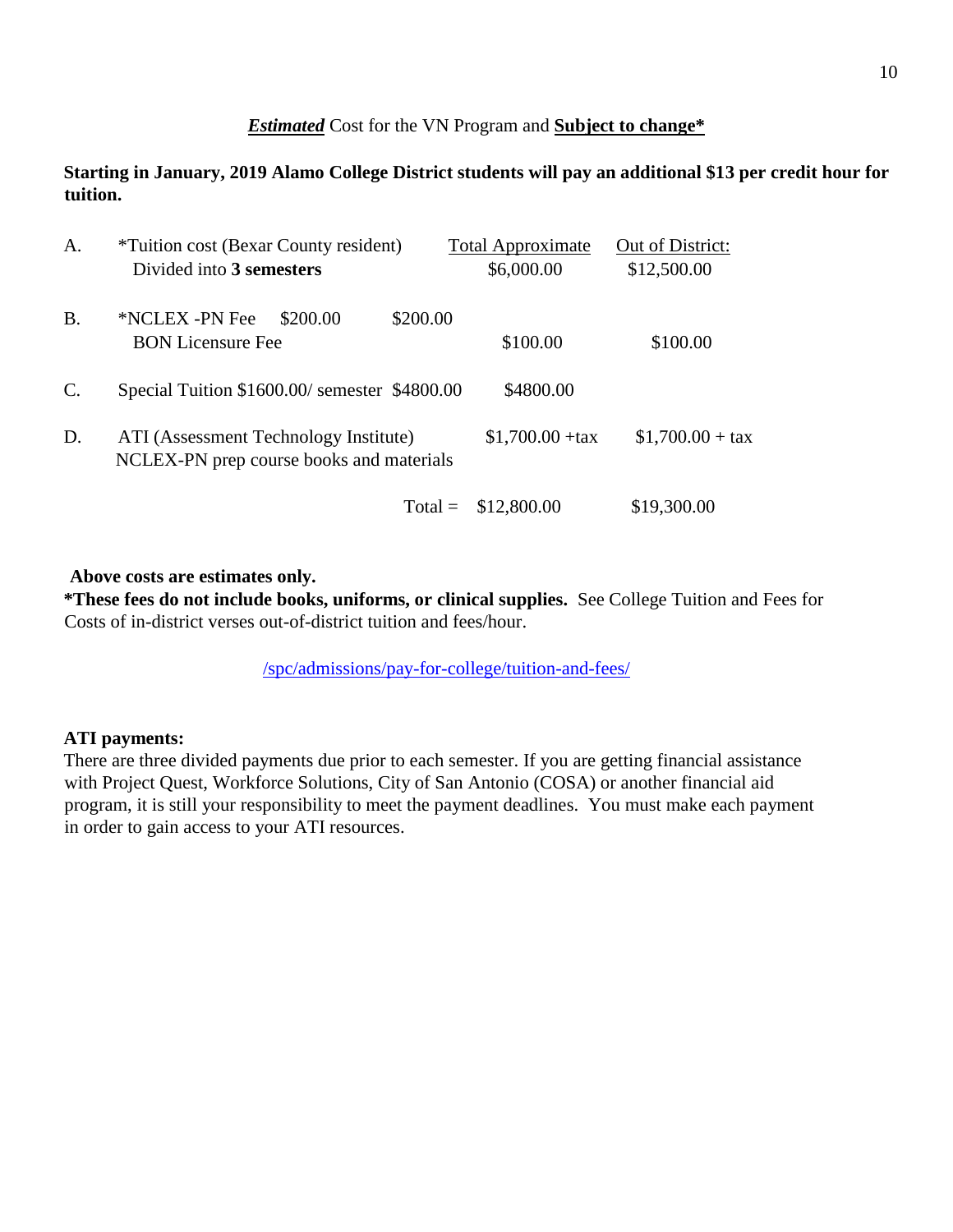#### *Appendix A*

# **St. Philip's College Vocational Nursing Program Program of Study**   *VNSG Courses must be taken in sequential manner with the exception of VNSG 1238 and VNSG 1261 which may be a level 2 or level 3.*

#### **Semester I (Level 1)**

 VNSG 1420 Anatomy & Physiology for Allied Health (16 week course) VNSG 1304 Foundations of Nursing (16 week course) VNSG 1133 Growth and Development (8 week course in flex I) VNSG 1116 Nutrition (8 week course in flex II) VNSG 1227 Essentials of Medication Administration (8 week course in flex I ) VNSG 1331 Pharmacology (8 week course in flex II) VNSG 1423 Basic Nursing Skills (16 week course) VNSG 1160 Clinical to VNSG 1423 (16 week course)

# **Total Hours: 19**

# **Semester II (Level 2)** VNSG 1238 Mental Illness (4 week course) VNSG 1261 Clinical to VNSG 1238 (4 week course) VNSG 1429 Medical – Surgical Nursing I (6 week course) VNSG 2260 Clinical to VNSG 1429 (6 week course) VNSG 1432 Medical – Surgical Nursing II (6 week course) VNSG 2261 Clinical to VNSG 1432 (6 week course)

#### **Total Hours: 16**

#### **Semester III (Level 3)**

VNSG 1330 Maternal – Neonatal Nursing (8 week course) VNSG 2160 Clinical to VNSG 1330 (4 week course) VNSG 1334 Pediatric Nursing (8 week course) VNSG 2161 Clinical to VNSG 1334 (4 week course) VNSG 1391 Professional Development (4 week course) VNSG 2162 Clinical to VNSG 1391 (4 week course)

#### **Total Hours 12**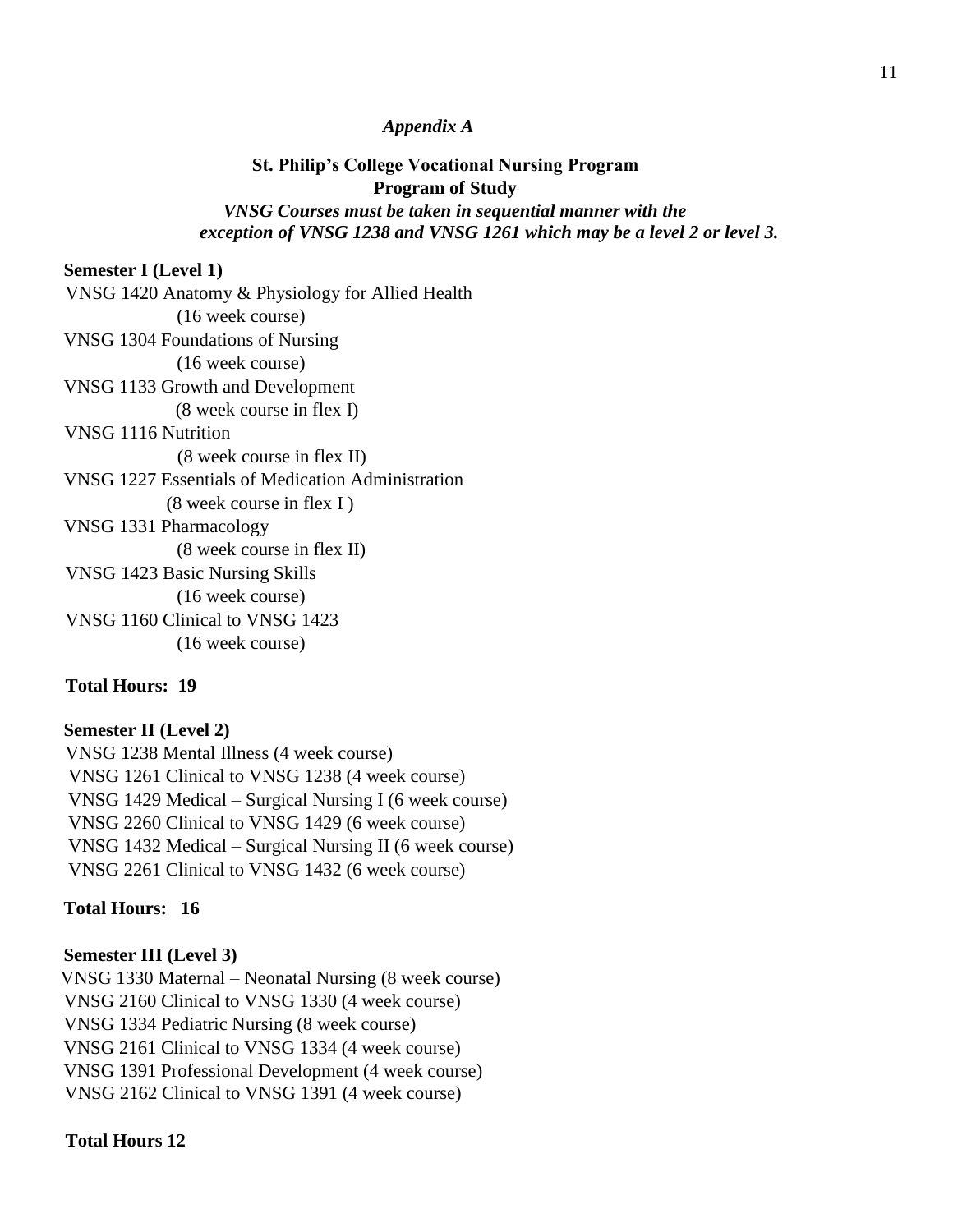#### *Appendix B*

# **IMPORTANT INFORMATION REGARDING LICENSURE ELIGIBILITY**

If you answer yes to any of the following five questions, you must complete the declaratory order process with the Texas Board of Nursing when requested.

The Declaratory Order process permits the Board of Nursing to make decisions regarding a petitioner's eligibility for licensure **even before applying to, or entering a nursing program**. The process may take from 3 months to 1 year to complete.

The following is from the application by NCLEX-PN Examination for Licensed Vocational Nurses – Section D Eligibility Questions.

- 1.) **[ ] No [ ] Yes \***For any criminal offense, including those pending appeal, have you:
	- A. Been arrested and have any pending criminal charges?
	- B. Been Convicted of a Misdemeanor?
	- C. Been Convicted of a Felony?
	- D. Pled Nolo Contendere, No Contest, or Guilty?
	- E. Received Deferred Adjudication?
	- F. Been Placed On Community Supervision or Court-Ordered Probation, Whether or Not Adjudicated Guilty?
	- G. Been Sentenced To Serve Jail, Prison Time, or Court-Ordered Confinement? H. Been Granted Pre-Trial Diversion?
	- I. Been Cited or Charged With Any Violation Of The Law?
	- J. Been Subject of a Court-Martial; Article 15 Violation; or Received Any Form of Military Judgment/Punishment/Action?

(You may only exclude Class C misdemeanor traffic violations.)

**NOTE: Expunged and Sealed Offenses:** While expunged or sealed offenses, arrests, tickets, or citations need not be disclosed, it is your responsibility to ensure the offense, arrest, ticket or citation has, in fact, been expunged or sealed. It is recommended that you submit a copy of the Court Order expunging or sealing the record in question to our office with your application. Failure to reveal an offense, arrest, ticket, or citation that is not in fact expunged or sealed may subject your license to a disciplinary order and fine. Non-disclosure of relevant offenses raises questions related to truthfulness and character. (See 22 TAC §213.27)

**NOTE: Orders of Non-Disclosure:** Pursuant to Tex. Gov't Code § 552.142(b), if you have criminal matters that are the subject of an order of non-disclosure you are not required to reveal those criminal matters on this form. However, a criminal matter that is the subject of an order of non-disclosure may become a character and fitness issue. Pursuant to other sections of the Gov't Code chapter 411, the Texas Nursing Board is entitled to access criminal history record information that is the subject of an order of non-disclosure. If the Board discovers a criminal matter that is the subject of an order of nondisclosure, even if you properly did not reveal that matter, the Board may require you to provide information about any conduct that raises issues of character and fitness.

# 2.) **[ ] No [ ] Yes**

Are you currently the target or subject of a grand jury or governmental agency investigation?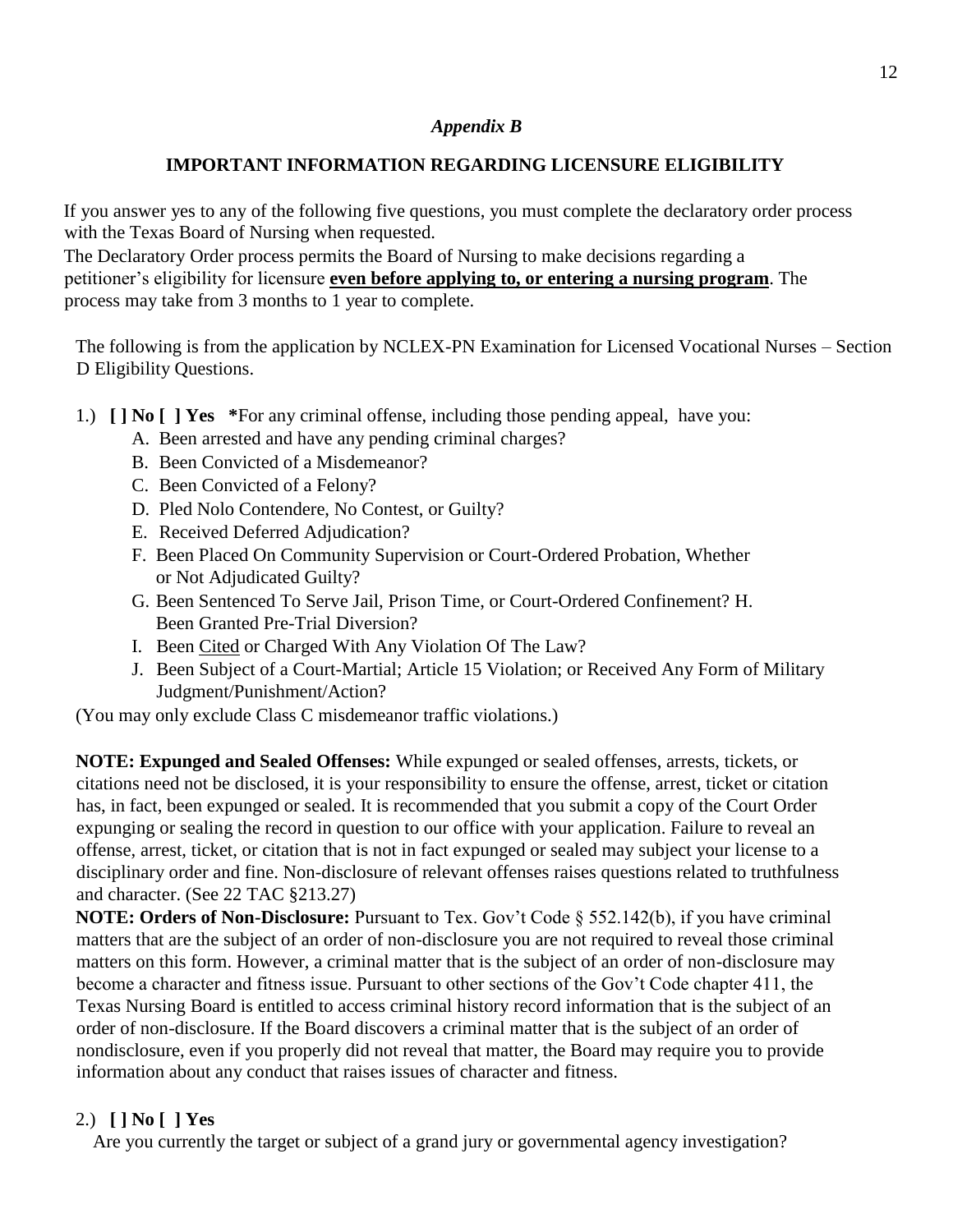# 3.) **[ ] No [ ] Yes**

Has **any** licensing authority refused to issue you a license or ever revoked, annulled, cancelled, accepted surrender of, suspended, placed on probation, refused to renew a professional license, certificate or multi-state privilege held by you now or previously, or ever fined, censured, reprimanded or otherwise disciplined you

# 4.) **[ ] No [ ] Yes**

In the past five (5) years have you been diagnosed with, treated, or hospitalized for schizophrenia and/or psychotic disorder, bipolar disorder, paranoid personality disorder, antisocial personality disorder, or borderline personality disorder which impaired or does impair your behavior judgment, or ability to function in school or work?

# 5.) **[ ] No [ ] Yes**

Within the past five (5) years have you been addicted to and/or treated for the use of alcohol or any other drug?

\*Pursuant to the Occupations Code §301.207, information regarding a person's diagnosis or treatment for a physical condition, mental condition, intemperate use of drugs or alcohol, or chemical dependency **and** information regarding an individual's criminal history is confidential to the same extent that information collected as part of an investigation is confidential under the Occupations Code §301.466.

# *Background Checks:*

- The Texas Board of Nursing (BON) requires a criminal background check on all students accepted for enrollment in a nursing education program. The background check is performed by the BON. Students accepted in the nursing education program are required to submit fingerprints for the purpose of obtaining a criminal history from the Texas Department of Public Safety and the Federal Bureau of Investigations. (Section 301.252 (b) and Section 301.252 (e) of the Texas Occupations Code).
- All NCLEX applicants with outstanding eligibility issues that could prevent them from taking the NCLEX examination upon completion of a nursing program are urged to complete a Declaratory Order application. The Declaratory Order process permits the Board of Nursing to make decisions regarding an applicant's eligibility for licensure prior to entering or completing a nursing program.
- **If an applicant has or ever had legal/criminal issues, it is imperative the applicant begin the Declaratory process when requested by the Board of Nursing.**

# *Declaratory Orders:*

A petition for Declaratory Order is a formal disclosure, to the Board of Nursing, of an outstanding eligibility issue that may prevent an applicant from taking the NCLEX examination upon completion of a nursing program.

The Declaratory Order process permits the Board of Nursing to make decisions regarding a petitioner's eligibility for licensure *prior to entering or completing a nursing program*. The process may take from 3 months to 1 year to complete.

# **Texas Board of Nursing contact information**: *[www.bon.texas.gov](http://www.bon.texas.gov/)*

Customer Service #: (512) 305-7400

Declaratory Order form: *[http://www.bon.texas.gov/forms\\_declaratory\\_order.asp](http://www.bon.texas.gov/forms_declaratory_order.asp)*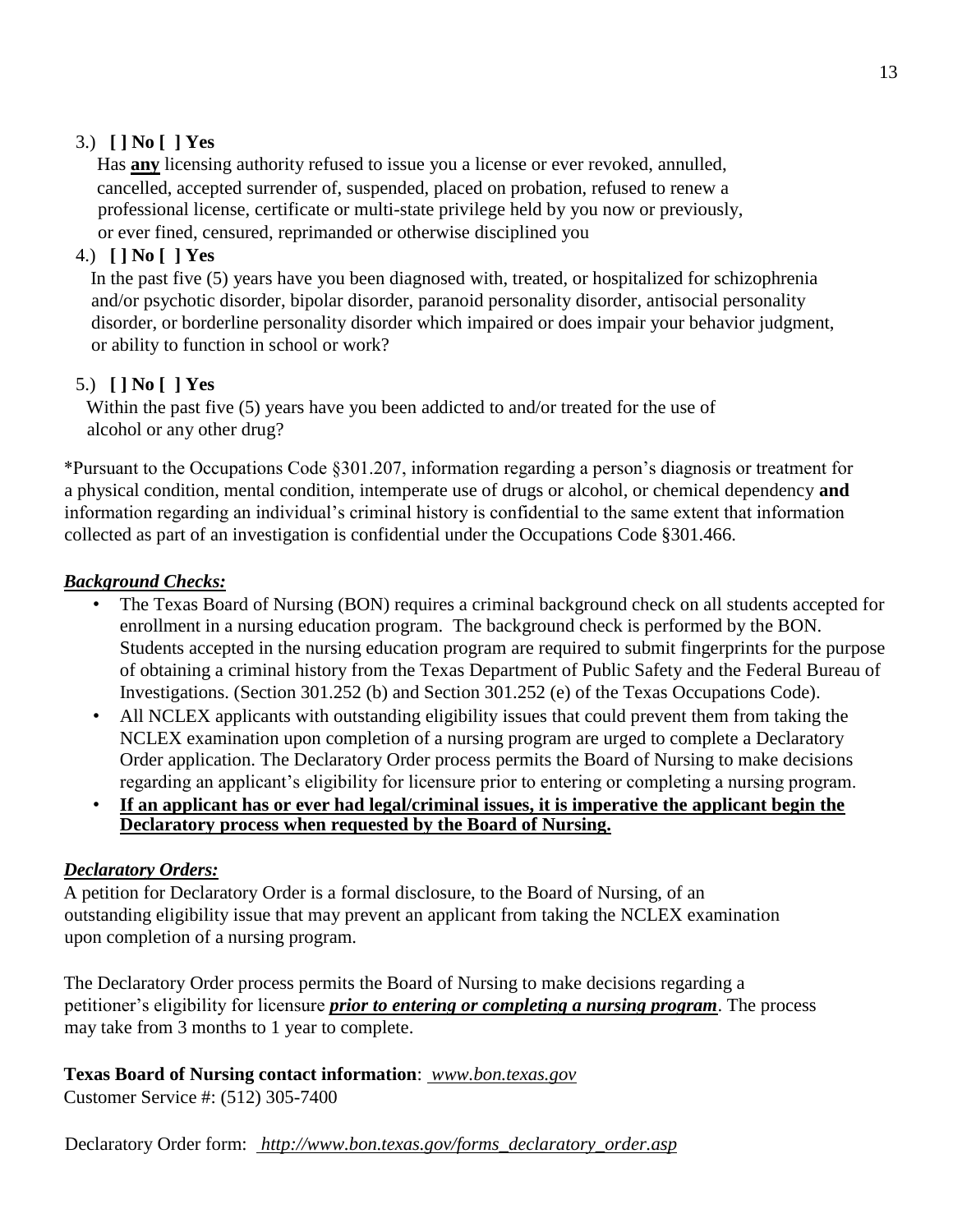#### **Appendix C**



# ALAMO COLLEGES DISTRICT<br>St. Philip's College

# **NOTICE TO VOCATIONAL NURSING CLINICAL STUDENTS**

**RE:** Clinical Sites Requiring Vaccination

This mem is to inform you about a new requirement emerging at our clinical (internship and/or practicum) sites. In light of the pandemic caused by SARS-COV-2, COVID 19, and COVID variants, we are seeing a response from our clinical sites to require vaccination and/or frequent testing for faculty and students. At someclinical sites, it is possible they will not provide an alternative to vaccination.

As an educational partner, it is our responsibility to comply with all of our clinical site requirements as outlined in our affiliation agreements. It also is our responsibility to comply with the requirements of a clinical site that may not be stated in the affiliation agreement. A clinical site has the right to set standards for their facilities to comply with regulations and protocols governing its operations, including the health and safety of patients and all who enter or work at the clinical site

For our **students**, this means:

- 1. If a clinical (internship and/or practicum) site provides an alternative to vaccination including but limited to frequent testing and/or additional Personal Protective Equipment (PPE), you must comply with the alternative as required by theclinical site to participate in your clinical assignment.
- 2. If a clinical (internship and/or practicum) site requires vaccination with no alternative, then clinical coordinators will work with program directors to identify vaccinated students and make fair assignments to clinical sites, assuming there areother placement options available.
- 3. If the adoption of clinical (internship and/or practicum) site requirements for vaccination becomes widespread orstandard and it impedes a student's ability to meet the clinical requirements, then the student will not be able to complete the program and may be subject to exit from the program.